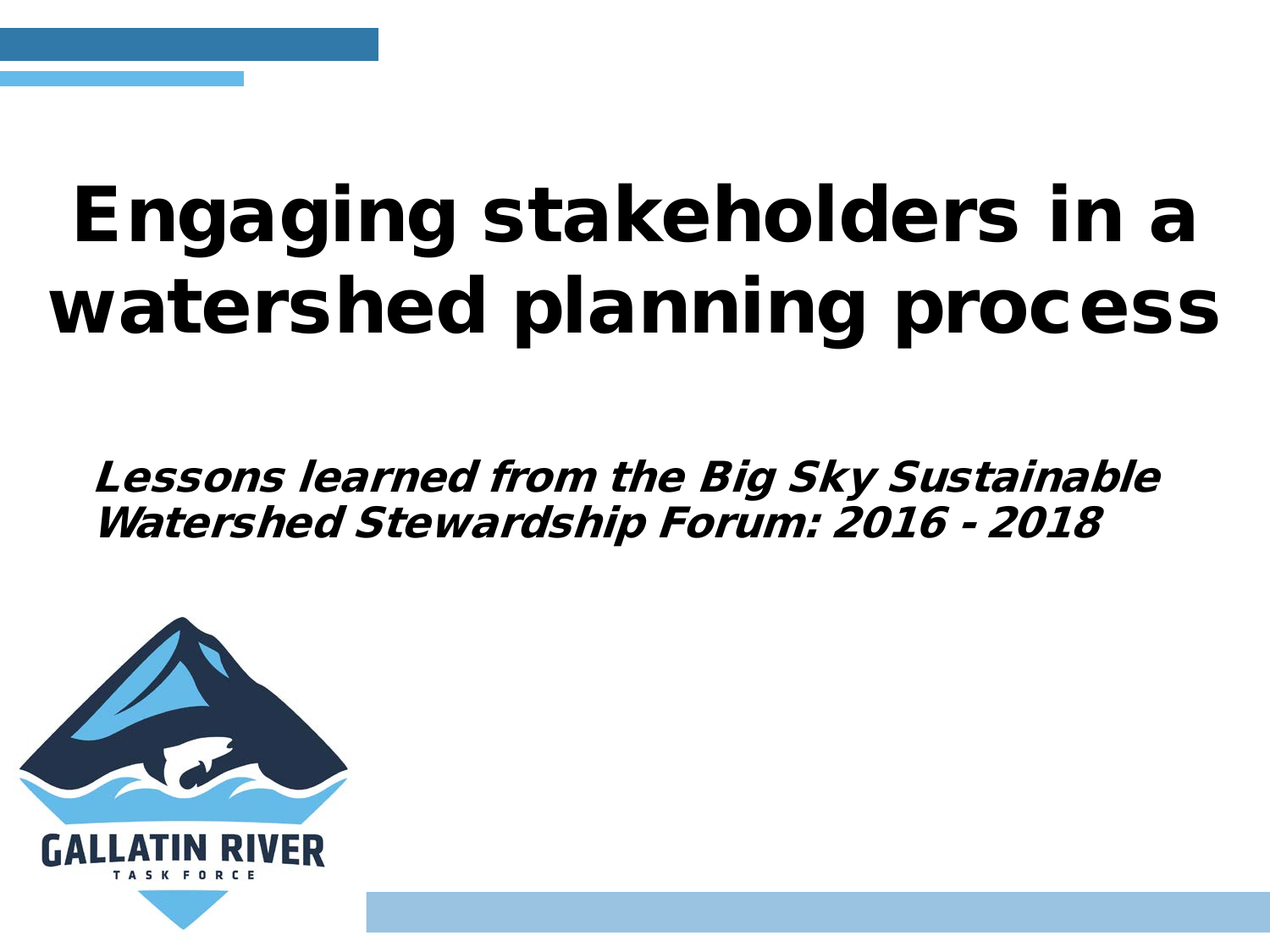## Background

- **Gallatin River Task Force:**nonprofit watershed group in the Upper Gallatin
- **Upper Gallatin:** Big Sky community surrounded by National Forest
- **Initial Watershed Planning Issue:** Identify additional wastewater discharge options for the Big Sky Water and Sewer District
	- **Ultimate Watershed Planning Issue:** 
		- *Identify sustainable solutions for wastewater treatment & reuse and water supply*
		- *Identify preservation and restoration needs for river systems within the Big Sky area*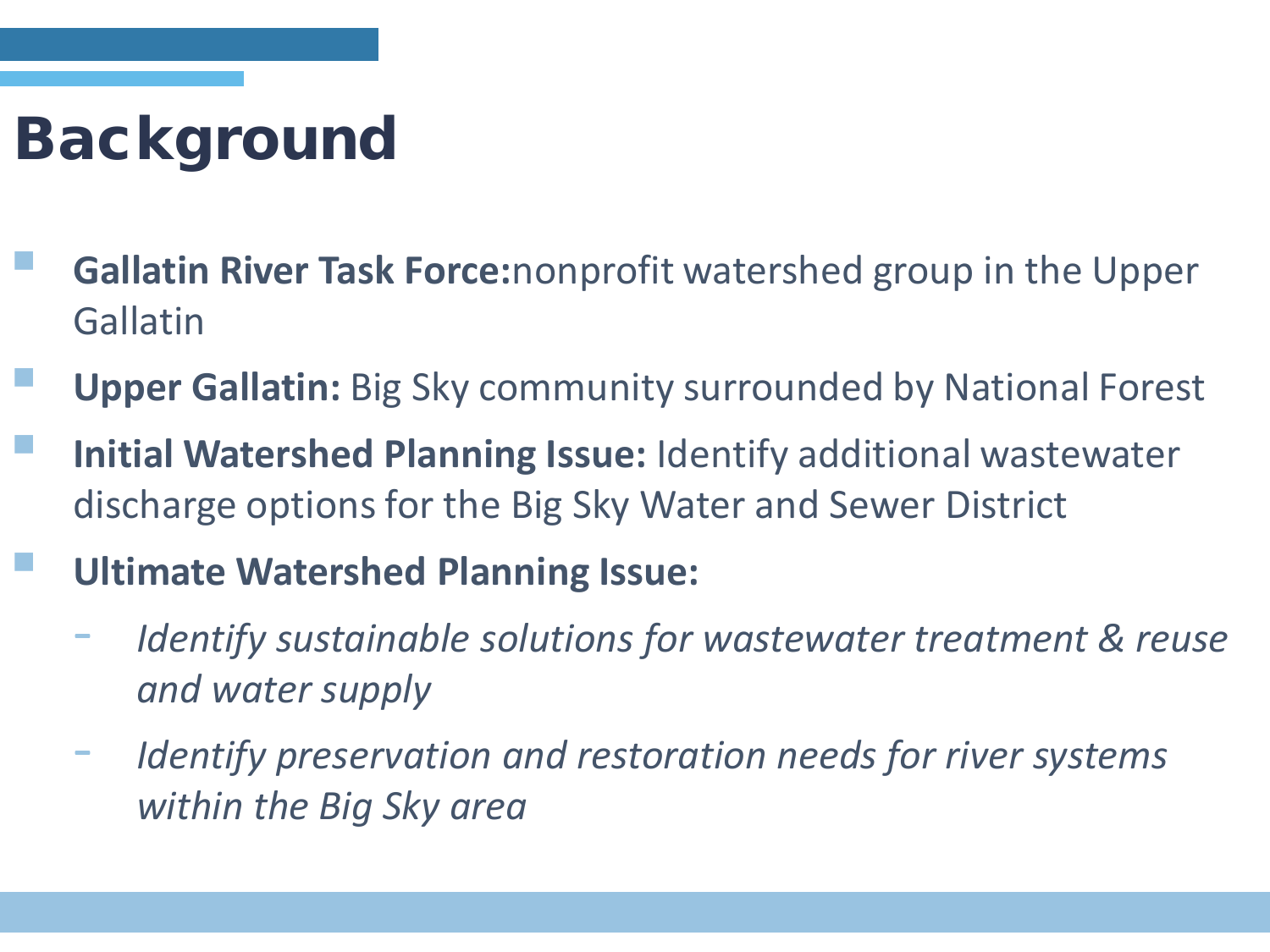## Planning Effort Preparation

- **Hired consultants: facilitator & watershed scientist**
- **Secured public funding**
- **Identified and interviewed stakeholders**
- **Interview Stakeholders:** 33 stakeholders interviewed, representing community, business, conservation, agency and local government interests
	- *Water resource concerns in the Big Sky area*
	- *Input and approach to collaborative process*
	- *Identify tools and opportunities*
	- *Identify challenges or barriers that may create difficulties*
	- *Who else should be involved?*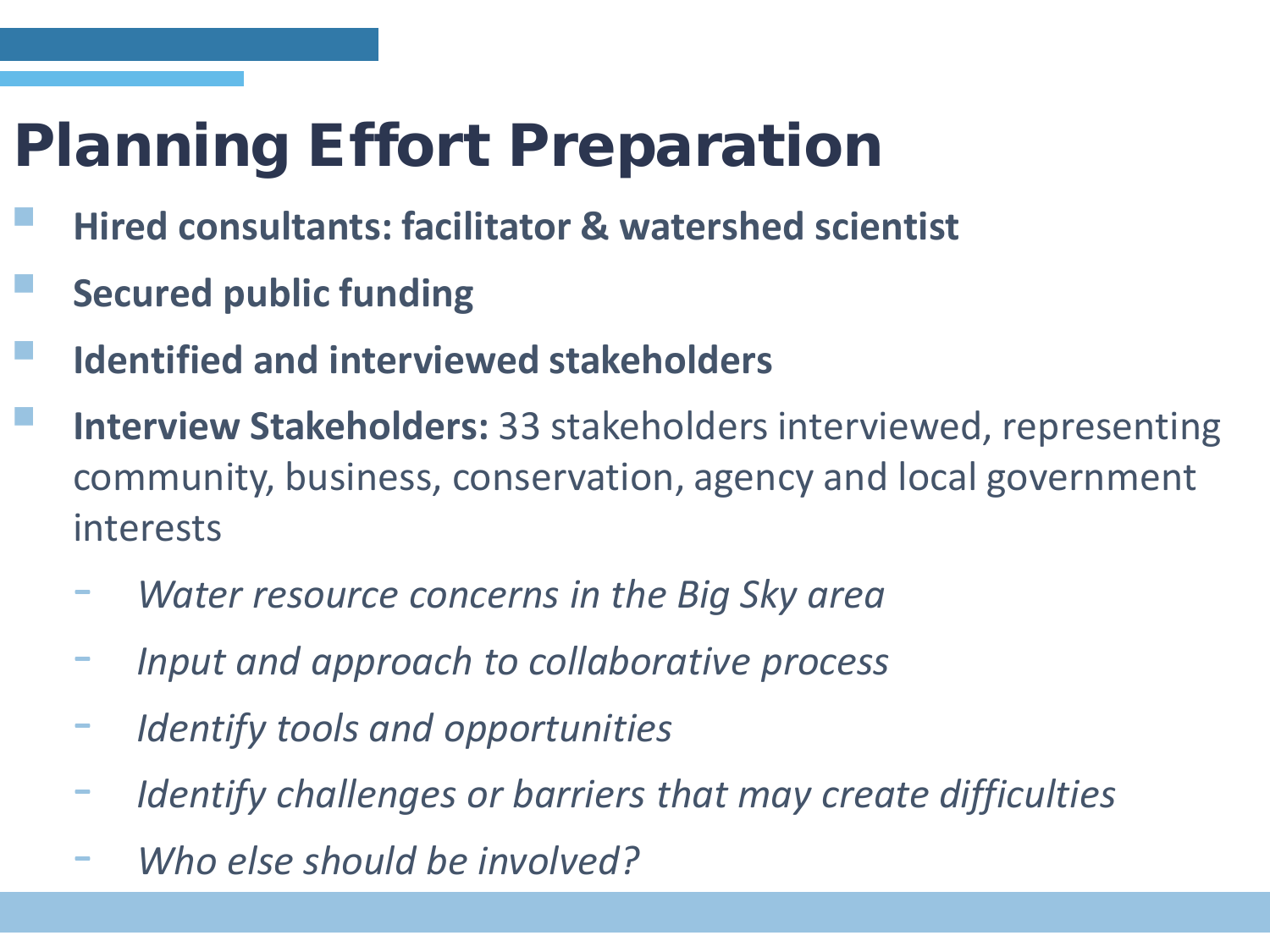### Big Sky Sustainable Water Solutions Forum Timeline & Activities



 $\sqrt{\phantom{a}}$  Community Town Hall Meetings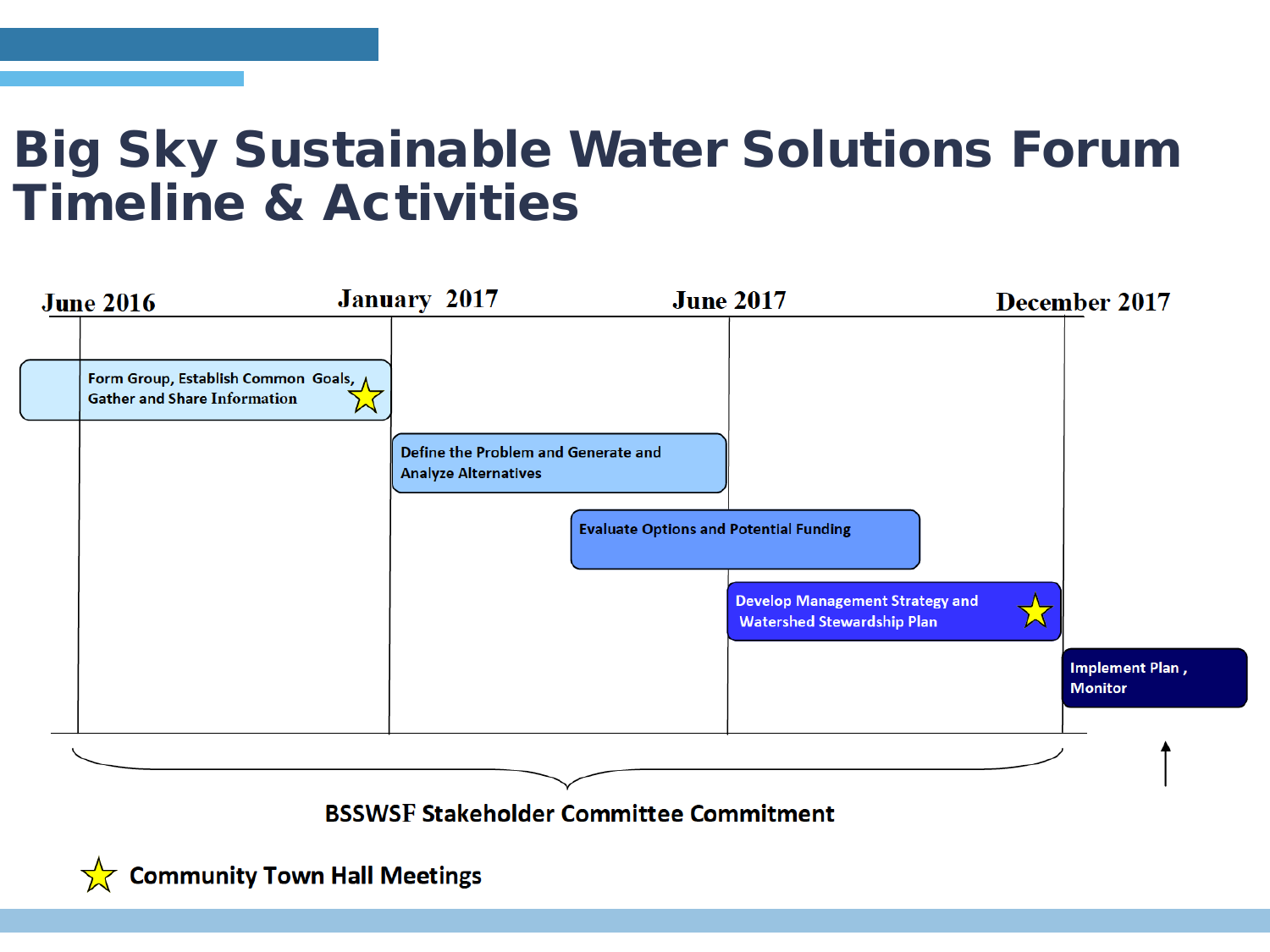### Forum Roles

#### **Community and Members of the Public**

**Big Sky Sustainable Water Solutions Forum Stakeholders** • Represent Wide Spectrum of Community Perspectives • Shares Expertise • Work Collaboratively • Identify Feasible Solutions • Implement and Partner with the Community **Gallatin River Task Force Host** Community Outreach **Advisory Committee** Ensures Effective Process Questions<sup>2</sup> Ideas Feedback **Community** Engagement & Implementation **Consultants** Support Effort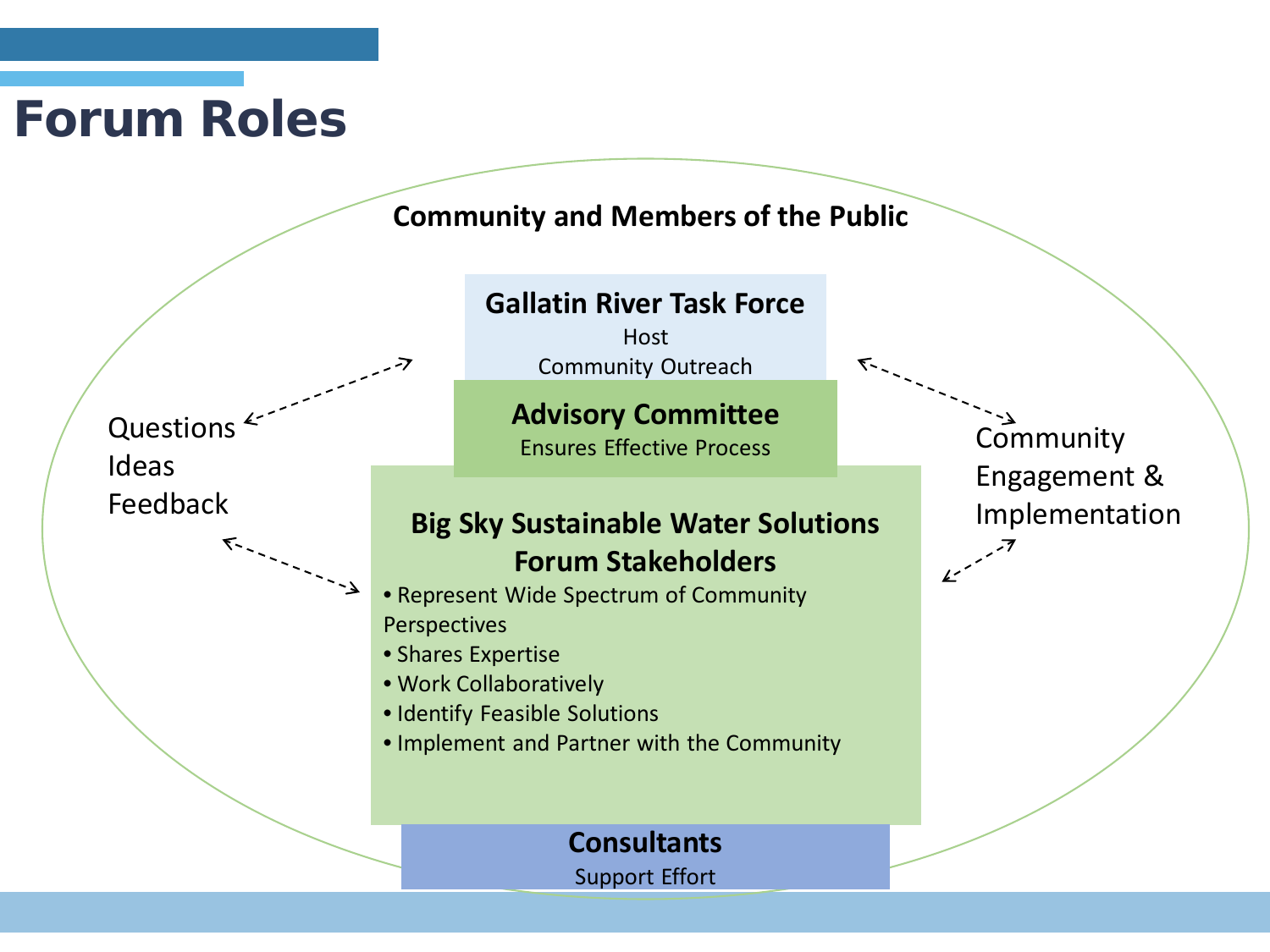### Big Sky Sustainable Water Solutions Forum

- 35 Stakeholders attended 13 meetings between November `16-December `17
- \$300,000 effort funded 50% Big Sky Resort Tax, 25% Gallatin County and 25% Madison County
- **Priorities and action items agreed to by consensus in three** focus areas:
	- Ecological Health of Our River Systems
	- Water Supply and Availability
	- Wastewater Reuse and Management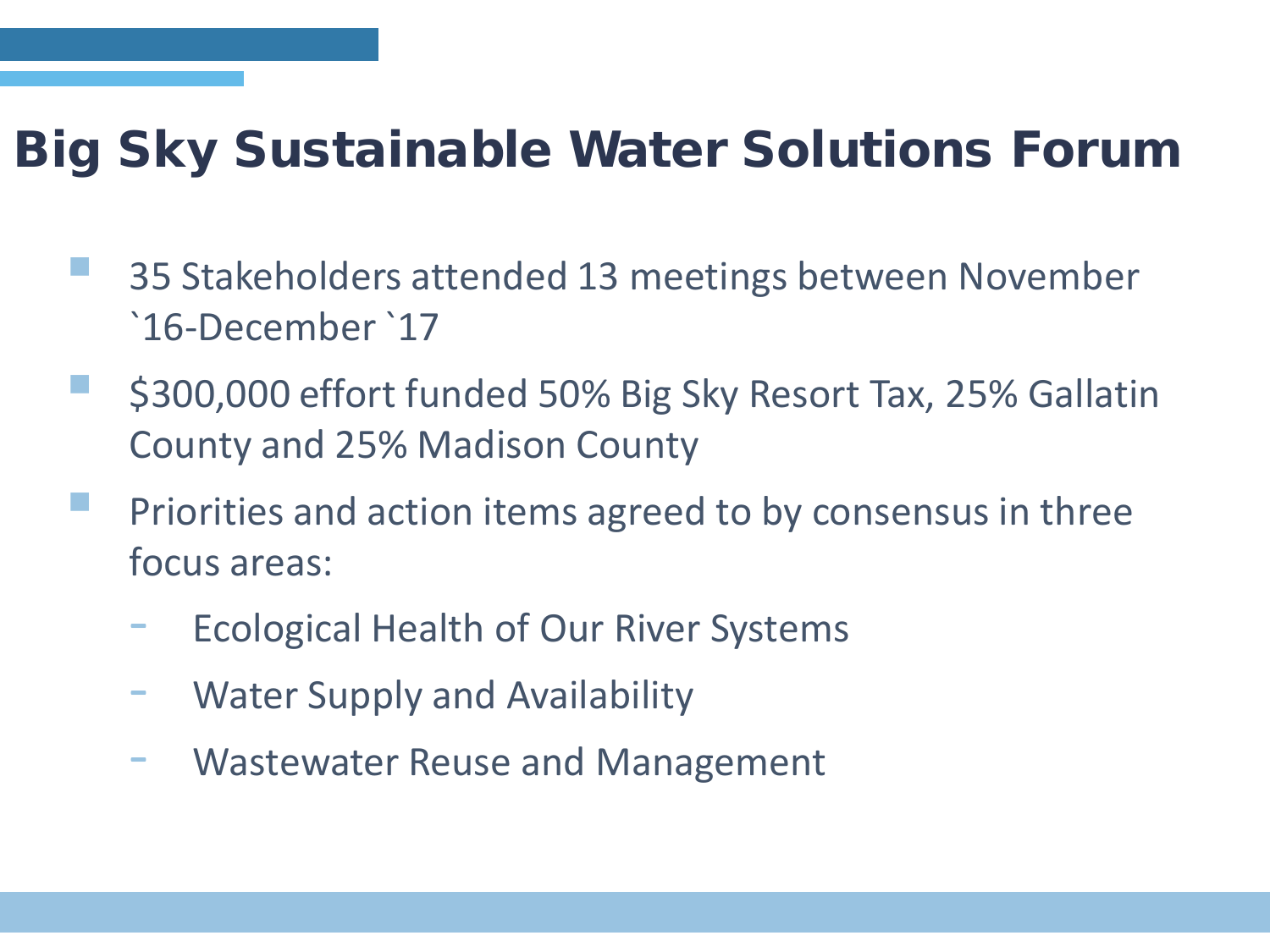## Big Sky Sustainable Watershed Stewardship Plan



**Big Sky Area Sustainable Watershed Stewardship Plan** 



**January 26, 2018** 

<https://gallatinrivertaskforce.org/watershed-stewardship-plan/>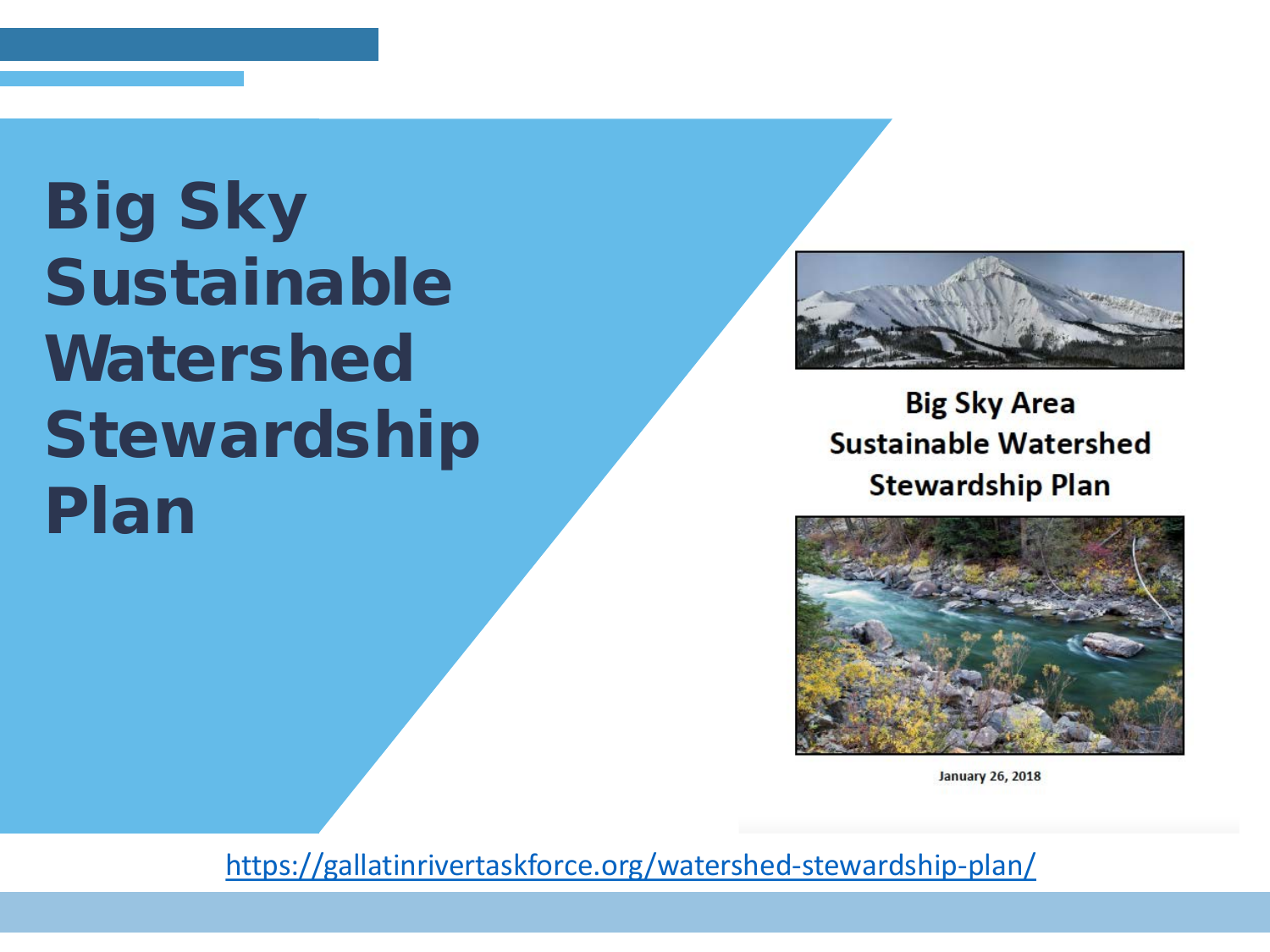### Implementation